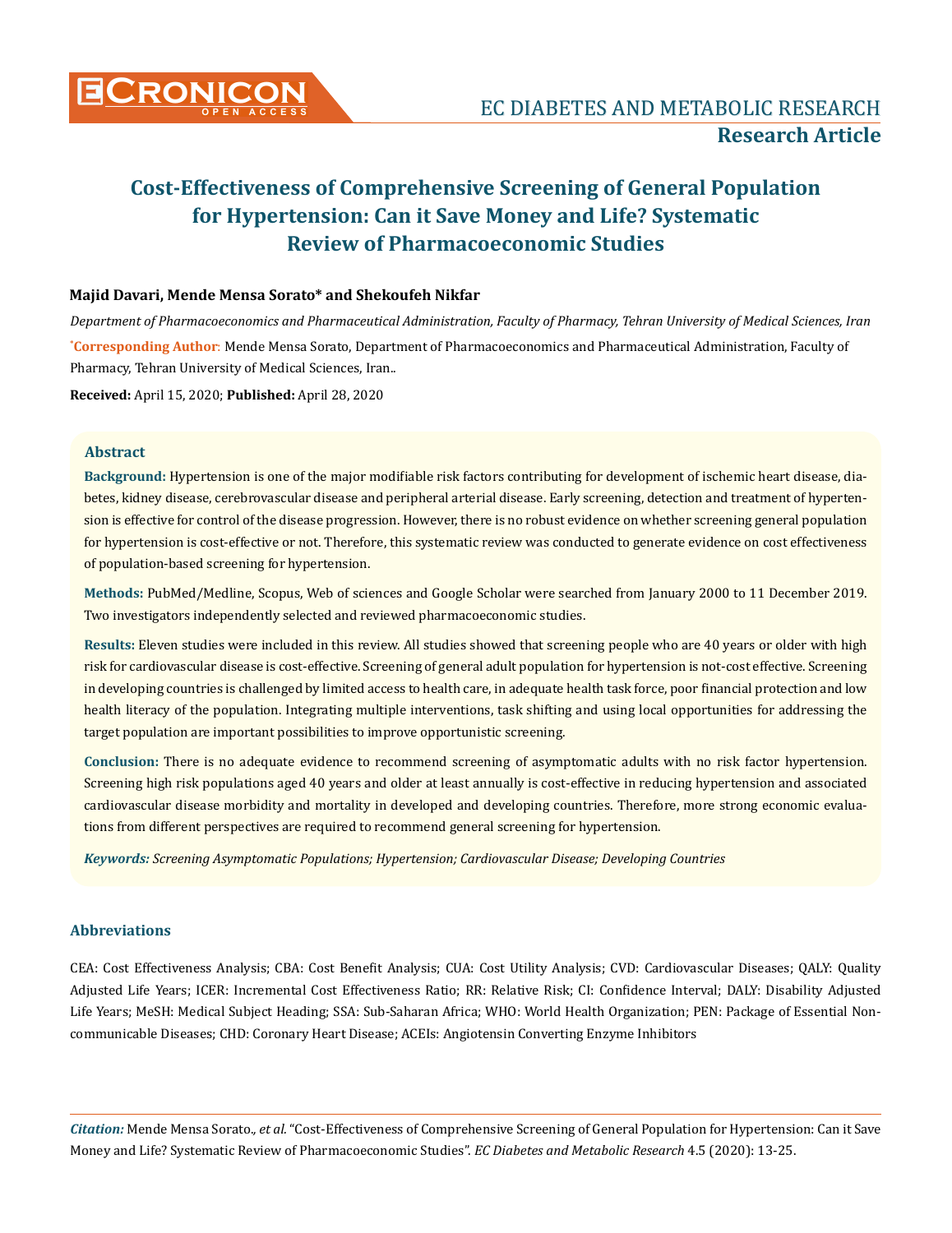#### **Background**

Hypertension is one of the major risk factors contributing for development of ischemic heart disease, diabetes, kidney disease, cerebrovascular disease and peripheral arterial disease. Opportunistic screening and treating population with high-risk factors currently practiced for preventing and halting the disease progress after recommendations from world health organization and other national guidelines. Despite the introduction of this approach the disease incidence and prevalence is increasing. This calls for action to increase the detection rate, prevention and treatment options [1,2].

Hypertension is probably the most researched modifiable risk factor for ischemic heart disease with poor control over the disease incidence and prevalence of the disease. Current studies indicated that mean blood pressure of the global adult population is in prehypertension stage [3]. Globally only one out of seven (14.28%) people with high blood pressure have achieved good control [4,5]. Hypertension treatment and control in developing countries are poor. According to the household survey report, health system in Sub-Saharan Africa (SSA) has the worst performance with only 29.9% of participants received treatment, and 10.3% of participants achieved control of their hypertension [5].

Delayed detection of hypertension after development of significant cardiovascular events is one of the avoidable bottle necks for blood pressure control [6]. Early identification of cardiovascular disease (CVD) risk is important to reach people in need of treatment [7]. There is no clear evidence on cost effectiveness of population-based screening for hypertension as part of early detection in developing countries [8].

The burden of cardiovascular disease (CVD) has shifted toward low and middle-income countries [9,10]. There are cost-effective pharmacological therapies to control blood pressure and prevent related cardiovascular disease morbidity and mortality. This requires early screening before development significant cardiovascular events. Studies indicated that there is insufficient Evidence to confirm the value of population screening for hypertension in low and middle income settings. To save Limited resources and provide evidence on cost-effectiveness population screening, especially in low- and middle-income countries is important [8,11].

Prevention and management of raised blood pressure can significantly reduce the morbidity and mortality related to cardiovascular diseases [12]. The question is how we can address these patients before development of cardiovascular events. Can we screen general population for raised blood pressure with available health budget which is already stressed with a huge burden of infectious diseases and malnutrition in developing countries? Screening method so far applied by guidelines of different countries has not reduced the increasing burden of raised blood pressure and its consequences. Therefore, this systematic review was conducted to synthesize evidence on costeffectiveness of screening general population for hypertension.

## **Methods**

#### **Data sources and search strategy**

We have searched the PubMed/Medline, Scopus, Web of Science and Google scholar with the following search query: Cost-effectiveness AND of AND population AND based AND screening AND for AND hypertension.

#### **PICO for the systematic review**

- **Population:** Adult Population age greater than or equal to 18 years.
- Intervention: Population based screening for hypertension for adult's age greater than or equal to 18 years with no history of hypertension or cardiovascular diseases and diabetes.

*Citation:* Mende Mensa Sorato.*, et al.* "Cost-Effectiveness of Comprehensive Screening of General Population for Hypertension: Can it Save Money and Life? Systematic Review of Pharmacoeconomic Studies". *EC Diabetes and Metabolic Research* 4.5 (2020): 13-25.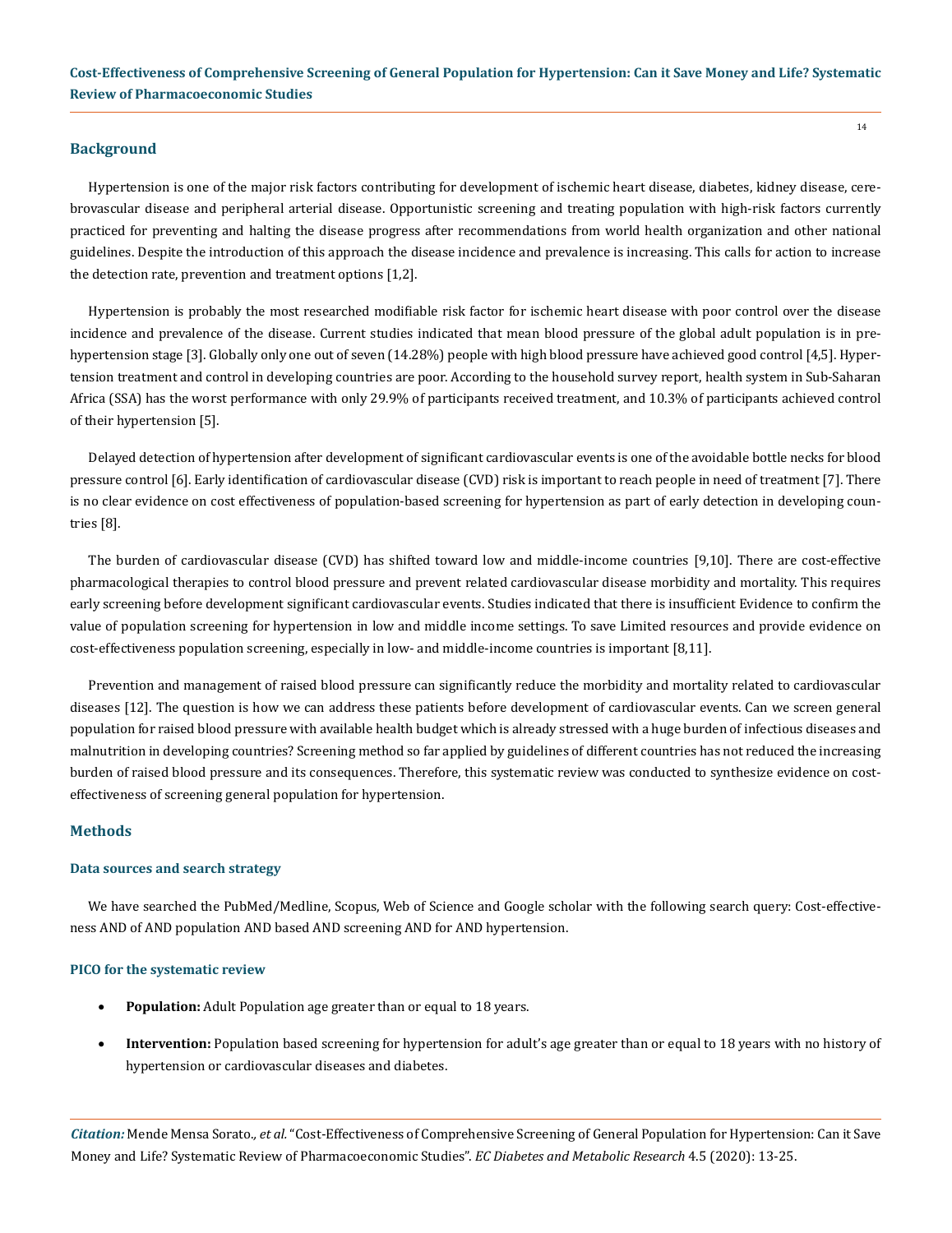- 15
- • **Comparison**: Opportunistic screening or screening patients visiting health facility for any for hypertension or Routine chronic care.
- **Outcomes:** Quality of Life, Quality adjusted life years (QALY) gained or disability adjusted life years (DALY) averted.

#### **Study types**

Cost-effectiveness analysis, Cost-benefit analysis, Cost-utility Analysis and budget impact analysis.

## **Inclusion and exclusion criteria**

- Population based screening (scheduled or opportunistic) for asymptomatic adults are included.
- Population based screening (scheduled or opportunistic) for asymptomatic children are excluded.
- Articles evaluating only high-risk population are excluded.
- Articles that are not Pharmacoeconomic studies (CEA, CBA, CUA) are excluded.
- Guidelines, Review articles, Short communications and Conference proceedings are excluded.
- Articles that don't met quality evaluation criteria are excluded.

#### **Study selection**

From total of 234 articles identified by literature search 44 potentially relevant articles were selected, after applying the inclusion exclusion criteria listed above only 17 articles were found to be relevant. With intention to have strong evidence we applied quality check for selected 17 articles and only 11 were found to meet our quality check and considered for review [13] (Figure 1). Two authors (MD, MM) independently reviewed each abstract based on pre-specified inclusion and exclusion criteria. In case of disagreement on quality of the article two authors discussed in presence of the third author (SN). We included good-quality Pharmacoeconomic studies written in English language since 2000 that assessed the effectiveness of population-based hypertension screening in asymptomatic general adult population without a history of CVD or diabetes.



*Figure 1: PRISMA Flowchart representing the result of search and the number of articles excluded and eligible for review.*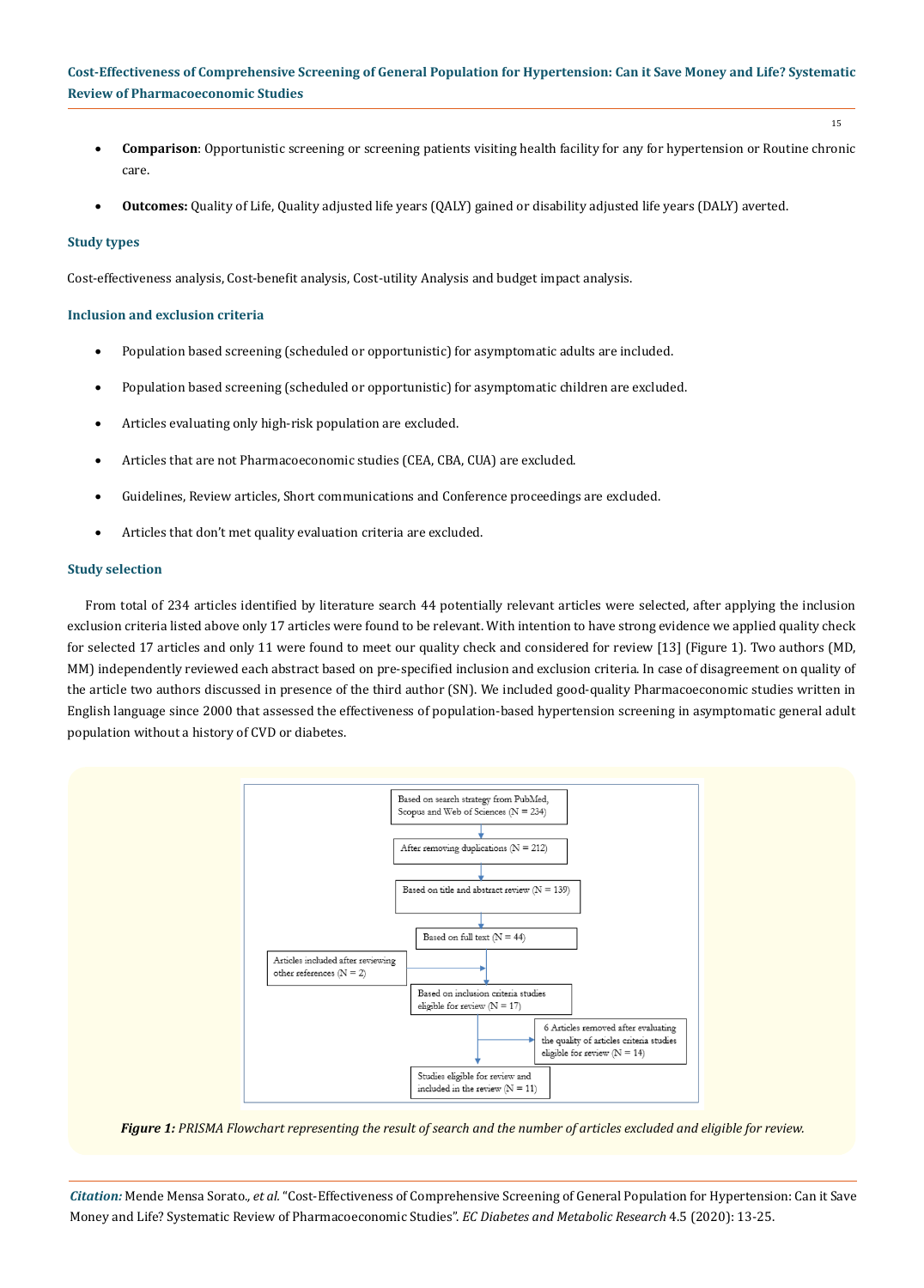## **Data extraction and quality assessment**

Two Authors collected baseline information, population characteristics, intervention details, disease incidence, mortality data and cost- effectiveness data from all included studies into a standardized evidence table. These authors independently assessed each study's quality as "good" or "poor" by using predefined quality criteria based on quality appraisal criteria of Pharmacoeconomic studies [14-16] (Table 1). We excluded all poor-quality Pharmacoeconomic studies. In general, a good-quality studies did not meet at most one pre-specified criteria. The study is labeled as having poor-quality if it did not meet at least two criterion. We used the Pharmacoeconomic studies quality appraisal criterial and Criteria for assessment of methodological quality of economic evaluations for quality evaluation and disagreements among us are managed through discussion in the presence of third author.

|                 | <b>Criteria</b>                                                                                  | Reference                           |                                         |                                                |                                              |                                     |                                              |                                                   |                                               |                                                               |                                           |                                              |
|-----------------|--------------------------------------------------------------------------------------------------|-------------------------------------|-----------------------------------------|------------------------------------------------|----------------------------------------------|-------------------------------------|----------------------------------------------|---------------------------------------------------|-----------------------------------------------|---------------------------------------------------------------|-------------------------------------------|----------------------------------------------|
| S.<br><b>No</b> |                                                                                                  | Ferket,<br>BS., et al.<br>2016 [18] | <b>Dukpa</b><br>W., et al.<br>2015 [19] | <b>Kypridemos</b><br>C., et al. 2018<br>$[20]$ | Rattanavipapong<br>W., et al. 2016<br>$[21]$ | Howard K.,<br>et al. 2010<br>$[22]$ | <b>Nguyen TPL.,</b><br>et al. 2016<br>$[23]$ | Van<br><b>Buuren S.,</b><br>et al. 2006<br>$[24]$ | <b>Rosendaal</b><br>NTA., et al.<br>2016 [25] | Van<br>de<br><b>Vijver</b><br>S., et<br>al.<br>2013<br>$[26]$ | <b>Dehmer</b><br>SP., et al.<br>2017 [27] | <b>Wang</b><br>YC., et<br>al. 2011<br>$[28]$ |
| $\mathbf{1}$    | Is the title complete<br>(answer, What,<br>Where, How, in<br>Whom)?                              | ${\bf N}$                           | $\mathbf Y$                             | $\mathbf Y$                                    | $\mathbf Y$                                  | ${\bf N}$                           | $\mathbf Y$                                  | ${\bf N}$                                         | $\mathbf Y$                                   | ${\bf N}$                                                     | ${\bf N}$                                 | $\mathbf Y$                                  |
| 2               | Is the study<br>population clearly<br>described?                                                 | $\mathbf Y$                         | $\mathbf Y$                             | $\mathbf Y$                                    | $\mathbf Y$                                  | $\mathbf Y$                         | $\mathbf Y$                                  | $\mathbf Y$                                       | $\mathbf Y$                                   | $\mathbf Y$                                                   | $\mathbf Y$                               | $\mathbf Y$                                  |
| 3               | Are competing<br>alternatives clearly<br>described?                                              | $\mathbf Y$                         | $\mathbf Y$                             | $\mathbf Y$                                    | $\mathbf Y$                                  | $\mathbf Y$                         | $\mathbf Y$                                  | $\mathbf Y$                                       | $\mathbf Y$                                   | $\mathbf Y$                                                   | $\mathbf Y$                               | $\mathbf Y$                                  |
| $\overline{4}$  | Is a well-defined<br>research question<br>posed in answer-<br>able form?                         | $\mathbf Y$                         | $\mathbf Y$                             | $\mathbf Y$                                    | $\mathbf Y$                                  | $\mathbf Y$                         | $\mathbf Y$                                  | $\mathbf Y$                                       | $\mathbf Y$                                   | $\mathbf Y$                                                   | $\mathbf Y$                               | $\mathbf Y$                                  |
| 5               | Is the economic<br>study design appro-<br>priate to the stated<br>objective?                     | $\mathbf Y$                         | $\mathbf Y$                             | $\mathbf Y$                                    | $\mathbf Y$                                  | $\mathbf Y$                         | $\mathbf Y$                                  | $\mathbf Y$                                       | $\mathbf Y$                                   | $\mathbf Y$                                                   | $\mathbf Y$                               | $\mathbf Y$                                  |
| 6               | Is the chosen time<br>horizon appro-<br>priate to include<br>relevant costs and<br>consequences? | $\mathbf Y$                         | $\mathbf Y$                             | $\mathbf Y$                                    | $\mathbf Y$                                  | $\mathbf Y$                         | $\mathbf Y$                                  | $\mathbf Y$                                       | $\mathbf Y$                                   | $\mathbf Y$                                                   | $\mathbf Y$                               | $\mathbf Y$                                  |
| $\overline{7}$  | Is the actual per-<br>spective chosen<br>appropriate?                                            | $\mathbf Y$                         | $\mathbf Y$                             | $\mathbf Y$                                    | $\mathbf Y$                                  | $\mathbf Y$                         | $\mathbf Y$                                  | $\mathbf Y$                                       | $\mathbf Y$                                   | $\mathbf Y$                                                   | $\mathbf Y$                               | $\mathbf Y$                                  |
| 8               | Are all important<br>and relevant costs<br>for each alternative<br>identified?                   | Y                                   | $\mathbf Y$                             | $\mathbf Y$                                    | $\mathbf Y$                                  | $\mathbf Y$                         | $\mathbf Y$                                  | $\mathbf Y$                                       | $\mathbf Y$                                   | $\mathbf Y$                                                   | $\mathbf Y$                               | $\mathbf Y$                                  |
| 9               | Are all costs mea-<br>sured appropriately<br>in physical units?                                  | $\mathbf Y$                         | $\mathbf Y$                             | $\mathbf Y$                                    | $\mathbf Y$                                  | $\mathbf Y$                         | $\mathbf Y$                                  | $\mathbf Y$                                       | $\mathbf Y$                                   | $\mathbf Y$                                                   | $\mathbf Y$                               | $\mathbf Y$                                  |
| 10              | Are costs valued<br>appropriately?                                                               | $\mathbf Y$                         | $\mathbf Y$                             | $\mathbf Y$                                    | $\mathbf Y$                                  | $\mathbf Y$                         | $\mathbf Y$                                  | $\mathbf Y$                                       | $\mathbf Y$                                   | $\mathbf Y$                                                   | $\mathbf Y$                               | $\mathbf Y$                                  |
| 11              | Are all impor-<br>tant and relevant<br>outcomes for each<br>alternative identi-<br>fied?         | $\mathbf Y$                         | $\mathbf Y$                             | $\mathbf Y$                                    | $\mathbf Y$                                  | $\mathbf Y$                         | $\mathbf Y$                                  | $\mathbf Y$                                       | $\mathbf Y$                                   | $\mathbf Y$                                                   | $\mathbf Y$                               | $\mathbf Y$                                  |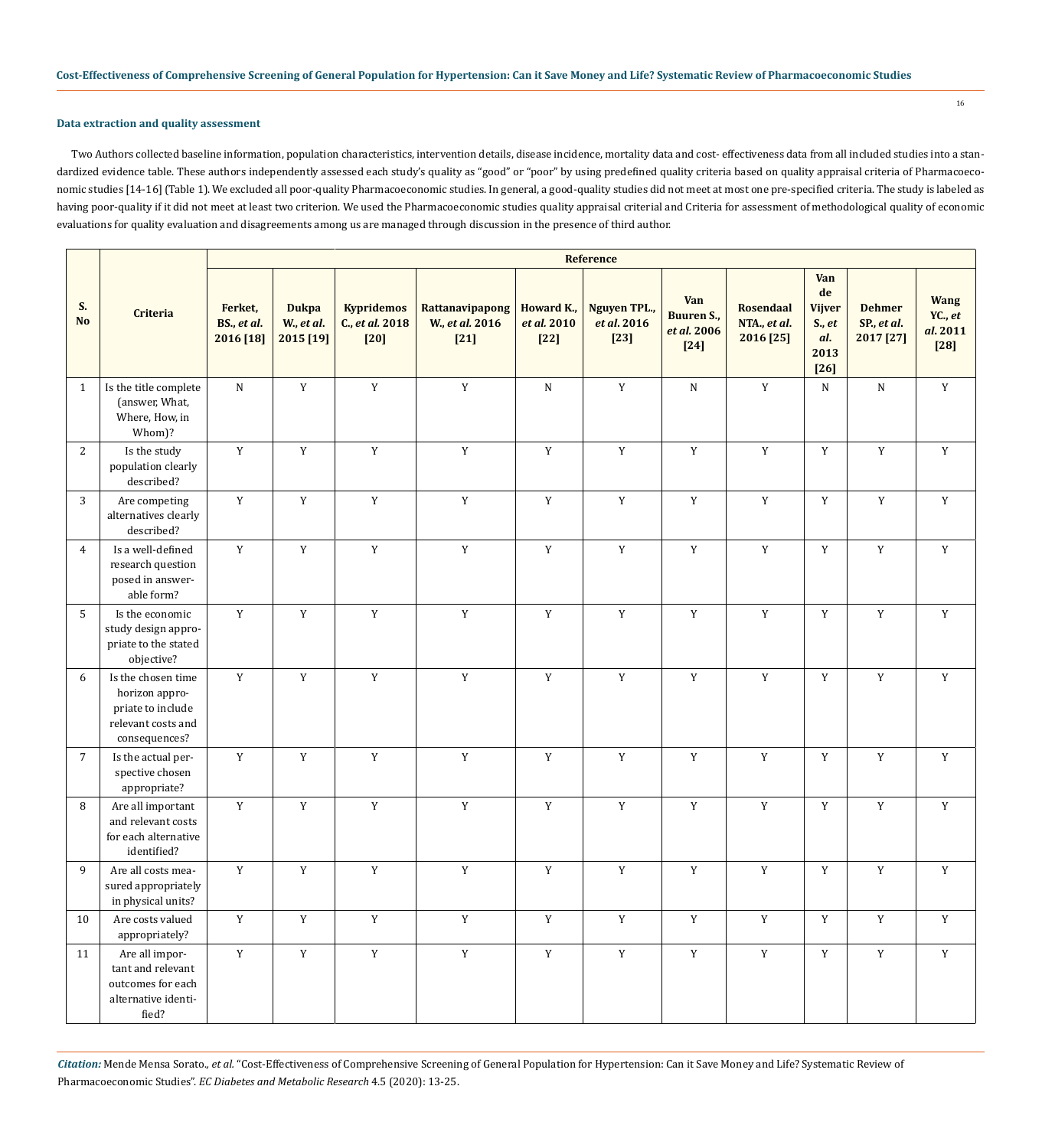17

| 12 | Are all outcomes<br>measured appropri-<br>ately?                                                                                    | $\mathbf Y$ | $\mathbf Y$ | $\mathbf Y$ | $\mathbf Y$ | $\mathbf Y$ | $\mathbf Y$ | $\mathbf Y$ | $\mathbf Y$ | $\mathbf Y$ | $\mathbf Y$ | $\mathbf Y$ |
|----|-------------------------------------------------------------------------------------------------------------------------------------|-------------|-------------|-------------|-------------|-------------|-------------|-------------|-------------|-------------|-------------|-------------|
| 13 | Are outcomes val-<br>ued appropriately?                                                                                             | $\mathbf Y$ | $\mathbf Y$ | $\mathbf Y$ | $\mathbf Y$ | $\mathbf Y$ | $\mathbf Y$ | $\mathbf Y$ | $\mathbf Y$ | $\mathbf Y$ | $\mathbf Y$ | $\mathbf Y$ |
| 14 | Is an incremental<br>analysis of costs<br>and outcomes of<br>alternatives per-<br>formed?                                           | $\mathbf Y$ | $\mathbf Y$ | $\mathbf Y$ | $\mathbf Y$ | $\mathbf Y$ | $\mathbf Y$ | $\mathbf Y$ | $\mathbf Y$ | $\mathbf Y$ | $\mathbf Y$ | $\mathbf Y$ |
| 15 | Are all future costs<br>and outcomes dis-<br>counted appropri-<br>ately?                                                            | $\mathbf Y$ | $\mathbf Y$ | $\mathbf Y$ | $\mathbf Y$ | $\mathbf Y$ | $\mathbf Y$ | $\mathbf Y$ | $\mathbf Y$ | $\mathbf Y$ | $\mathbf Y$ | $\mathbf Y$ |
| 16 | Are all important<br>variables, whose<br>values are uncer-<br>tain, appropriately<br>subjected to sensi-<br>tivity analysis?        | $\mathbf Y$ | $\mathbf Y$ | $\mathbf Y$ | $\mathbf Y$ | $\mathbf Y$ | $\mathbf Y$ | $\mathbf Y$ | $\mathbf Y$ | $\mathbf Y$ | $\mathbf Y$ | $\mathbf Y$ |
| 17 | Are Limitations ad-<br>dressed?                                                                                                     | $\mathbf Y$ | $\mathbf Y$ | $\mathbf Y$ | $\mathbf Y$ | $\mathbf Y$ | $\mathbf Y$ | $\mathbf Y$ | $\mathbf Y$ | $\mathbf Y$ | $\mathbf Y$ | $\mathbf Y$ |
| 18 | Do the conclusions<br>follow from the<br>data reported?                                                                             | $\mathbf Y$ | $\mathbf Y$ | $\mathbf Y$ | $\mathbf Y$ | $\mathbf Y$ | $\mathbf Y$ | $\mathbf Y$ | $\mathbf Y$ | $\mathbf Y$ | $\mathbf Y$ | $\mathbf Y$ |
| 19 | Does the study dis-<br>cuss the generaliz-<br>ability of the results<br>to other settings<br>and patient/client<br>groups?          | $\mathbf Y$ | $\mathbf Y$ | $\mathbf Y$ | $\mathbf Y$ | $\mathbf Y$ | $\mathbf Y$ | $\mathbf Y$ | $\mathbf Y$ | $\mathbf Y$ | $\mathbf Y$ | $\mathbf Y$ |
| 20 | Does the article in-<br>dicate that there is<br>no potential conflict<br>of interest of study<br>researcher(s) and<br>$funder(s)$ ? | $\mathbf Y$ | $\mathbf Y$ | $\mathbf Y$ | $\mathbf Y$ | $\mathbf Y$ | $\mathbf Y$ | $\mathbf Y$ | $\mathbf Y$ | $\mathbf Y$ | $\mathbf Y$ | $\mathbf Y$ |
| 21 | Are ethical and dis-<br>tributional issues<br>discussed appropri-<br>ately?                                                         | $\mathbf Y$ | $\mathbf Y$ | $\mathbf Y$ | $\mathbf Y$ | $\mathbf Y$ | $\mathbf Y$ | $\mathbf Y$ | $\mathbf Y$ | $\mathbf Y$ | $\mathbf Y$ | $\mathbf Y$ |
|    | Total quality score                                                                                                                 | 95.2%       | 100%        | 100%        | 100%        | 95.2%       | 100%        | 95.2%       | 100%        | 95.2%       | 95.2%       | 100%        |

*Table 1: Rating quality of included pharmacoeconomic studies based on quality appraisal criteria of pharmacoeconomic studies.*

#### **Risk of bias assessment**

We evaluated the risk of bias by using A critical appraisal tool to assess the quality of cross-sectional studies (AXIS) which is developed by experts [17]. The AXIS tool contains 20 questions. Of which six questions are related to the possible introduction of bias [17]. All authors evaluated the risk of bias independently. Based on the questions addressing possibility bias questions Pharmacoeconomic studies included in this review have low risk of bias (Table 2).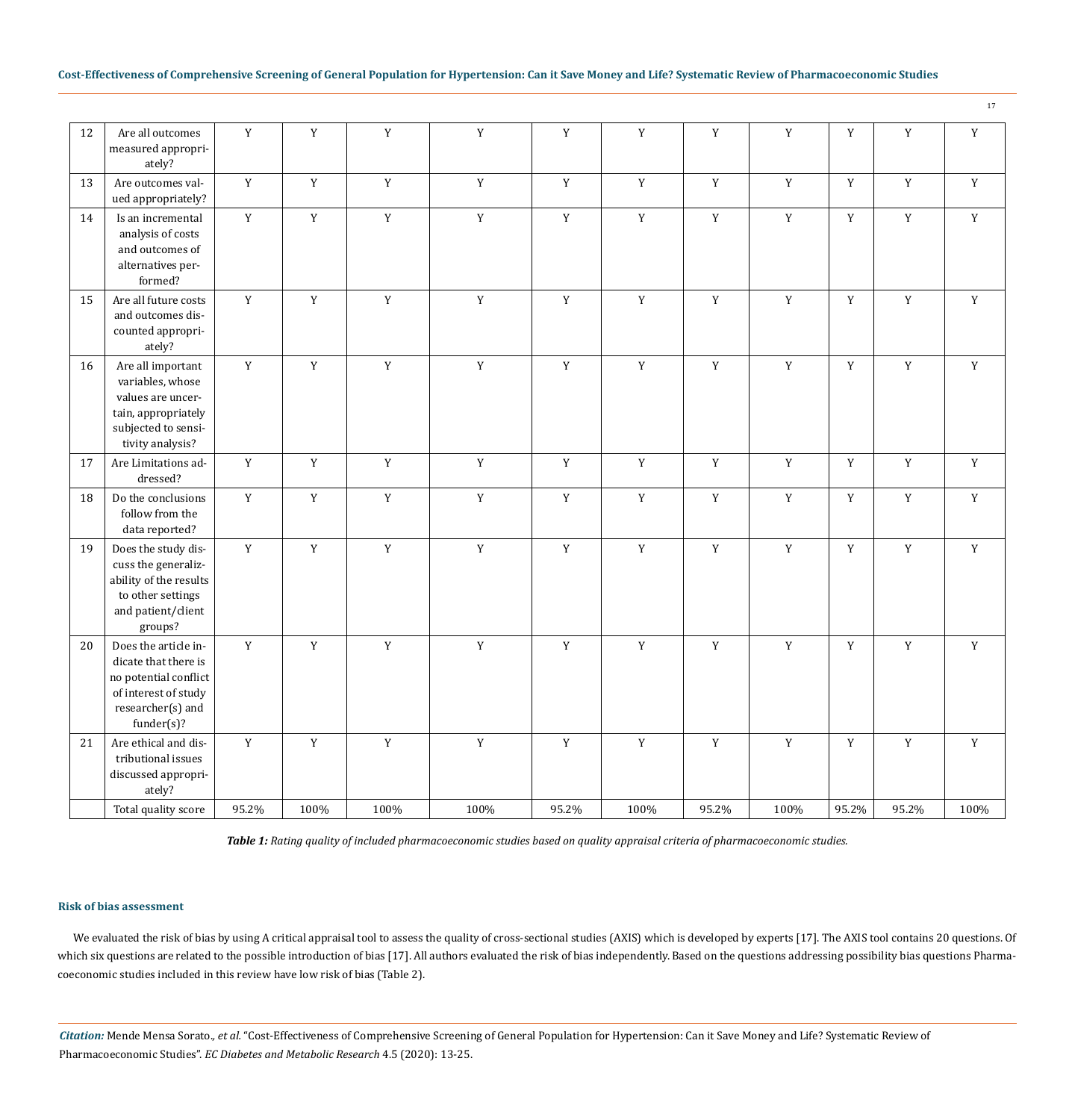|                |                                                   |                |                                                           |                              |                       |                             |                                  |                                                                                                                                                                                            | 18                                                                                                                              |
|----------------|---------------------------------------------------|----------------|-----------------------------------------------------------|------------------------------|-----------------------|-----------------------------|----------------------------------|--------------------------------------------------------------------------------------------------------------------------------------------------------------------------------------------|---------------------------------------------------------------------------------------------------------------------------------|
| S.No           | <b>Study</b><br>reference                         | <b>Country</b> | <b>Study design</b>                                       | <b>Perspective</b>           | <b>Participants</b>   | <b>Measured</b><br>outcome  | <b>Frequency of</b><br>screening | <b>Findings</b>                                                                                                                                                                            | <b>Recommendations</b>                                                                                                          |
| $\mathbf{1}$   | Ferket BS.,<br>et al. 2016<br>$[18]$              | UK             | Microsimulation<br>model                                  | Payer                        | 40-69 years           | ICER/QALY<br>gained         | Every 5 years                    | Periodic screening at<br>10-year CVD risk equiv-<br>alent of 20% costed,<br>£145/QALY gained AND<br>Periodic screening at<br>CVD risk equivalent of<br>10% costed £11, 797/<br>QALY gained | Periodic risk assessment<br>with lower risk thresholds<br>to initiate preventive drugs<br>is unlikely to be cost-<br>effective  |
| $\mathbf{2}$   | Dukpa W.,<br>et al. 2015<br>$[19]$                | Thailand       | Model-based eco-<br>nomic<br>evaluation                   | Societal                     | 40 years and<br>older | <b>ICER/DALY</b><br>averted | annual                           | Universal screening<br>for 40 years and older<br>$ICER = 112,906/DALY$<br>averted (BTN)= Bhuta-<br>nese Ngultrum                                                                           | Universal screening for 40<br>years and older is cost-<br>effective                                                             |
| 3              | Kypride-<br>mos C., et al.<br>2018 [20]           | UK             | Dynamic stochas-<br>tic microsimula-<br>tion policy model | Payer                        | 40-74 years           | ICER/QALY<br>gained         | every 5 years                    | Screening and risk strat-<br>ification ICER = $11,000/$<br>QALY gained                                                                                                                     | Screening and risk strati-<br>fication are dominated by<br>healthy behavior interven-<br>tions                                  |
| $\overline{4}$ | Rattanavi-<br>papong W.,<br>et al. 2016<br>$[21]$ | Indone-<br>sia | A decision tree<br>and Markov model<br>combined           | Societal                     | 40 years and<br>older | ICER/QALY<br>gained         | Annual                           | Screening for diabetes<br>and hypertension is<br>cost-saving at the ICER<br>of 14.22 million IDR per<br>DALY averted                                                                       | Screening for diabetes and<br>hypertension is cost-saving<br>compared to no screening                                           |
| 5              | Howard K.,<br>et al. 2010<br>$[22]$               | Australia      | Markov modeling<br>study                                  | Payer<br>(Funder)            | 50-69 Years           | ICER/QALY<br>gained         | annual                           | Screening and intensive<br>treatment of hyperten-<br>$sion = $491/QALY$                                                                                                                    | Screening for hypertension,<br>diabetes and protein urea<br>followed by ACEI therapy is<br>cost effective                       |
| 6              | Nguyen<br>TPL., et al.<br>2016 [23]               | Vietnam        | Decision tree and<br>Markov model<br>combined             | Health ser-<br>vice provider | 55 years and<br>above | ICER/QALY<br>gained         | Biannually                       | Screening is cost ef-<br>fective= \$758,695 per<br>QALY gained over ten<br>years                                                                                                           | Screening and increasing<br>treatment coverage by 20%<br>cost-effective                                                         |
| $\overline{7}$ | Van Buuren<br>S., et al.<br>2006 [24]             | Holland        | Simulation study                                          | Provider                     | 60 years and<br>older | ICER/QALY<br>gained         | Annual                           | Screening individuals<br>with; diabetes, previous<br>CHD, age > 60, familial<br>CVD, high cholesterol,<br>history of hypertension<br>is cost effective                                     | It is not cost-effective<br>to measure the BP of all<br>patients, regardless of age,<br>who visit the general practi-<br>tioner |
| 8              | Rosendaal<br>NTA., et al.<br>2016 [25]            | Nigeria        | Markov modeling                                           | Provider                     | 30-79 years           | ICER/DALY<br>averted        | Single                           | Presence of hyperten-<br>sion in combination<br>with a CVD risk of >20%<br>(risk-based strategy<br>is cost effective with<br>\$1406-7815/DALY<br>averted                                   | Screening may be cost-<br>effective with wide range of<br>uncertainty                                                           |
| 9              | Van de Vi-<br>jver S., et al.<br>2013 [26]        | Kenya          | Theoretical Model-<br>ing study                           | Payer                        | 35 years and<br>older | <b>ICER/DALY</b><br>averted | Annual                           | The service delivery<br>package is cost-effective<br>with of 760 -1,200 USD/<br>DALY averted                                                                                               | Home based screening by<br>using trained community<br>health workers is cost-ef-<br>fective                                     |
| 10             | Dehmer SP.,<br>et al. 2017<br>$[27]$              | US             | Integrated, micro-<br>simulation model                    | Societal                     | 18 Years and<br>older | ICER/QALY<br>gained         | annual                           | Hypertension screening<br>and treatment ICER =<br>\$48,500/QALY gained                                                                                                                     | Hypertension screening<br>and treatment is cost-<br>effective                                                                   |
| 11             | Wang YC.,<br>et al. 2011<br>$[28]$                | US             | Simulation model-<br>ing study                            | Payer                        | 15 years and<br>older | ICER/QALY<br>gained         | Variable                         | Screen and treat strat-<br>egy is moderately cost-<br>effective with mean cost<br>$= $32500/QALY$ gained                                                                                   | The strategy is dominated<br>by population measures<br>like physical education and<br>salt reduction                            |

*Table 2: Summery analytic approaches and major outcome measures in Studies conducted to evaluate cost-effectiveness of screening general population for hypertension, form 2000 - December 11/2019 years.*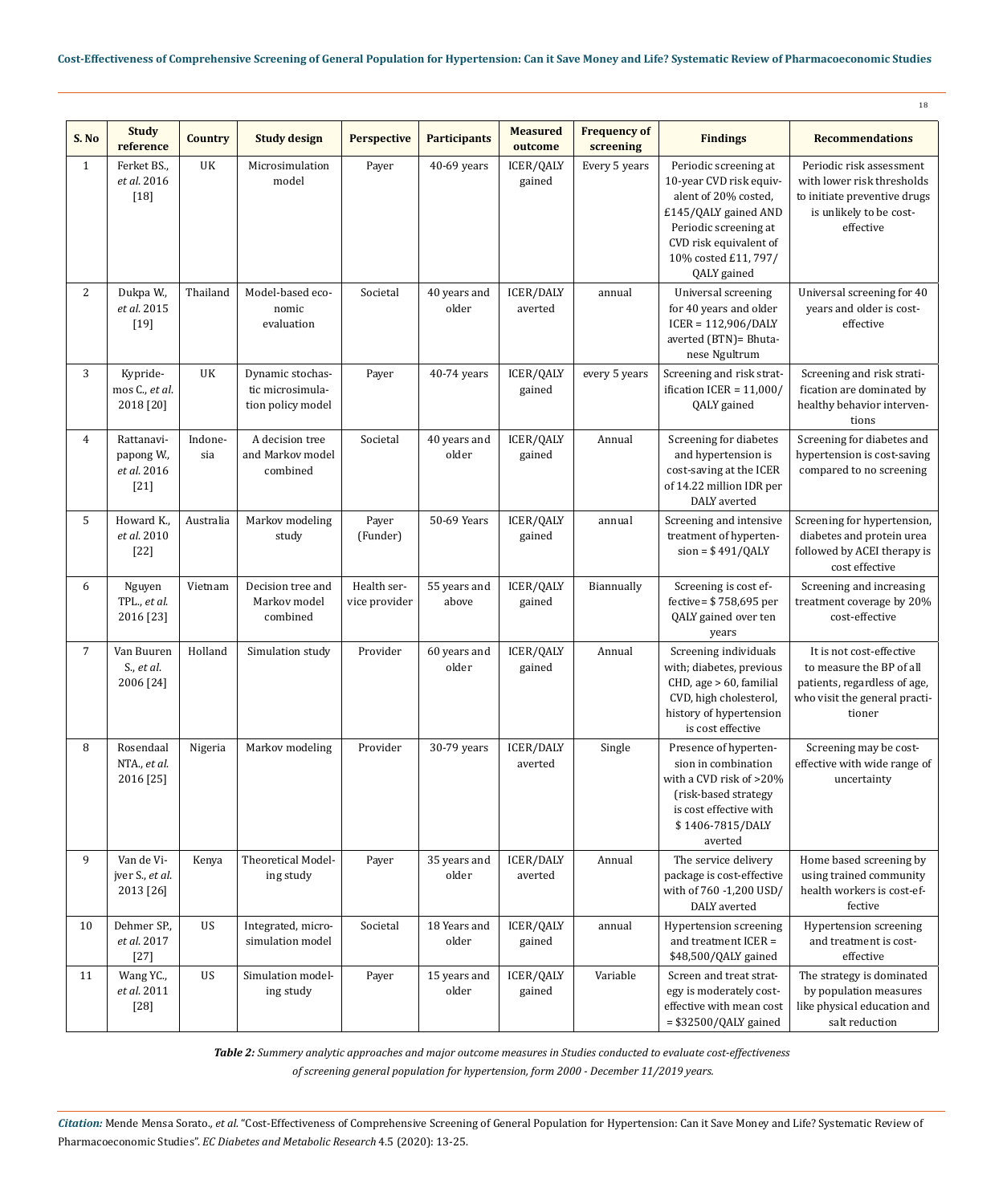#### **Data synthesis and analysis**

The results were systematically analyzed, described and summarized qualitatively. We stratified results by method of (regular or opportunistic) screening, Perspective of Pharmacoeconomic evaluation, target population included, frequency of screening and method of Pharmacoeconomic studies used and synthesized the results of included studies by examining outcomes and the respective recommendations.

#### **Results**

We screened 212 abstracts identified from search databases, reviewed 139 full-text of relevant articles, and included 11 articles in the final review. All studies involved modeling either markov's modeling or simulation modeling. The results are described by QALY gained, or DALYs averted. Concerning the target populations four studies included people aged 40 years and above [18-21], three studies included people aged 50 years and above [22-24], two studies included age 30 years and above [25,26] and two studies included age 15 years and above (Table 3) [27,28].

| S. No        | <b>References</b>                    | <b>Risk of</b><br>bias score | <b>Percent of authors</b><br>agreed |
|--------------|--------------------------------------|------------------------------|-------------------------------------|
| $\mathbf{1}$ | Ferket BS., et al. 2016 [18]         | Low                          | 100%                                |
| 2            | Dukpa W., et al. 2015 [19]           | Low                          | 100%                                |
| 3            | Kypridemos C., et al. 2018 [20]      | Low                          | 100%                                |
| 4            | Rattanavipapong W., et al. 2016 [21] | Low                          | 100%                                |
| .5           | Howard K., et al. 2010 [22]          | Low                          | 100%                                |
| 6            | Nguyen TPL., et al. 2016 [23]        | Low                          | 100%                                |
| 7            | Van Buuren S., et al. 2006 [24]      | Low                          | 100%                                |
| 8            | Rosendaal NTA., et al. 2016 [25]     | Low                          | 100%                                |
| 9            | Van de Vijver S., et al. 2013 [26]   | Low                          | 100%                                |
| 10           | Dehmer SP., et al. 2017 [27]         | Low                          | 100%                                |
| 11           | Wang YC., et al. 2011 [28]           | Low                          | 100%                                |

*Table 3: Rating risk bias of Pharmacoeconomic studies included based on a critical appraisal tool to assess the quality of cross-sectional studies (AXIS).*

*Note: Low risk means the study has no concerns of bias asper the AXIS risk of bias assessment questions, Intermediate means, there is one concern among six questions of AXIS tool regarding the given study.*

Micro-simulation modeling study conducted in UK to predict lifetime CVD events, diabetes, and death in 259 146 asymptomatic UK Biobank participants aged 40 - 69 years showed that Periodic screening at 10-year CVD risk equivalent of 20% costed, £145/QALY gained and Periodic screening at CVD risk equivalent of 10% costed £11, 797/QALY gained. Periodic risk assessment using lower risk thresholds is not cost-effective [18].

Another study conducted in Australia showed that Screening and intensive treatment of hypertension resulted in ICER of \$491/QALY gained. Primary care screening for hypertension, diabetes and protein urea between ages 50 and 69 years followed by ACEI therapy is cost effective [22].

*Citation:* Mende Mensa Sorato.*, et al.* "Cost-Effectiveness of Comprehensive Screening of General Population for Hypertension: Can it Save Money and Life? Systematic Review of Pharmacoeconomic Studies". *EC Diabetes and Metabolic Research* 4.5 (2020): 13-25.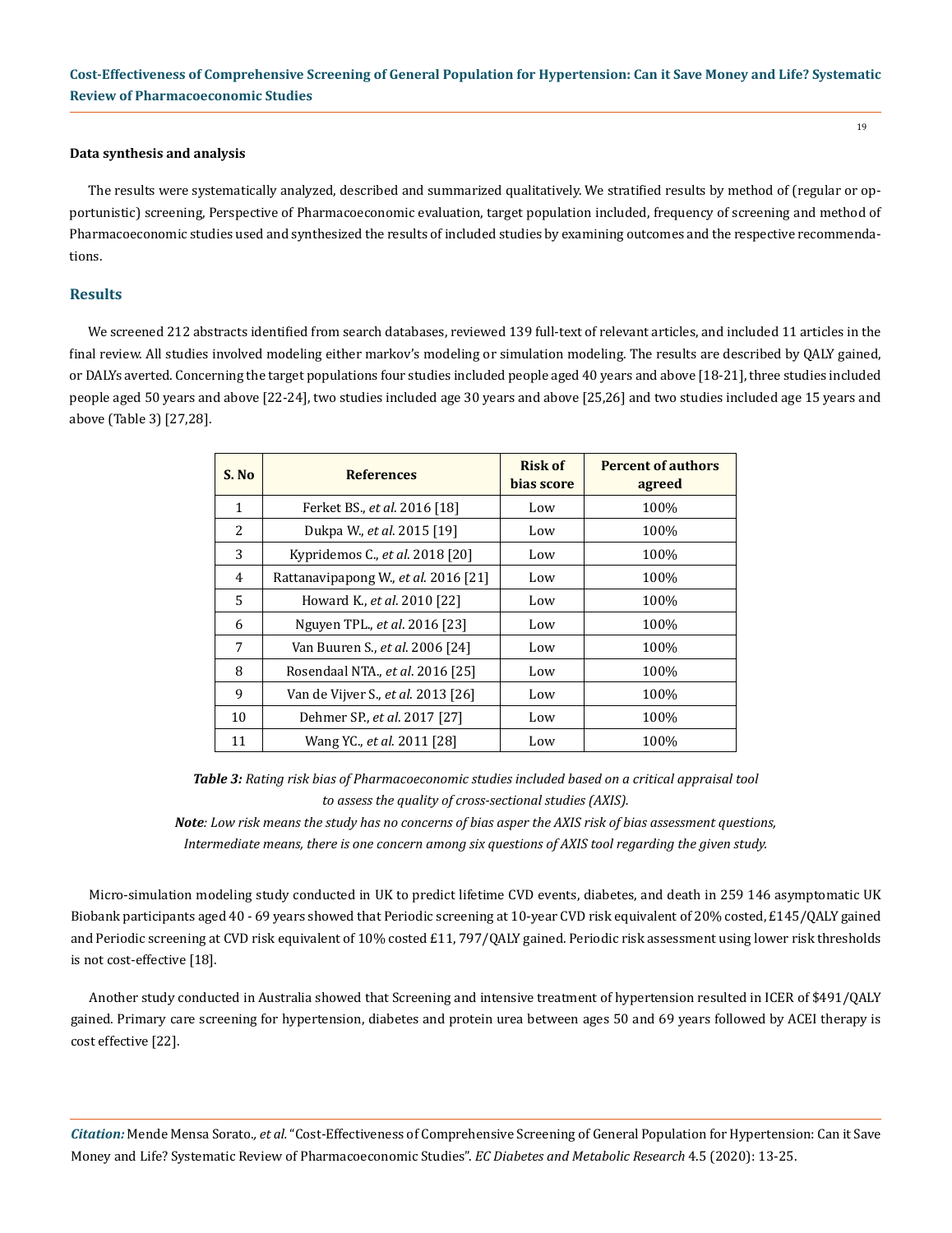Model-based economic evaluation conducted in Thailand (Bhutan) showed that screening people who are 40 years and above, are overweight, obese for diabetes and hypertension was cost-effective. Expanding opportunistic screening to the extent of universal coverage for target population is cost-effective [19].

Microsimulation modelling study in NHS showed that, Screening and risk stratification resulted in ICER of 11,000/QALY gained. Screening and risk stratification of general population aged 40 - 74 years are dominated by healthy behavior interventions. Implementation of general screening for population aged 40 - 74 years is neither equitable nor cost-effective [20].

Cost-effectiveness analysis of screening for and managing identified hypertension for cardiovascular disease prevention in Vietnam showed that screening for hypertension resulted in cost saving of \$758,695 per QALY gained in ten year horizons. Screening at above 55 years and older with increasing treatment coverage by 20% is cost-effective [23].

An Economic Evaluation of the PEN Program in Indonesia showed that implementing screening targeted at high-risk groups of population aged 40 and above is cost-effective when compared with no screening. Screening will result in cost savings for the government and a possibility to reallocate resources to the country's priority health concerns, consequently leading to better health outcomes [21].

A Costs and cost-effectiveness of hypertension screening and treatment in adults with hypertension in rural Nigeria showed that the ICER for the first (hypertension and risk based) and second (risk based) strategy respectively ranged from USD \$1,406 to US \$7,815 and USD \$732 to USD \$2,959/DALY averted, depending on the assumptions on risk reduction after treatment and compared to no access to antihypertensive treatment. Cost-effectiveness of Screening for hypertension was sensitive to changes in underlying assumptions with a wide range of uncertainty [29].

Simulation study conducted in Holland showed that screening individuals 60 years or older with; diabetes, previous CHD, familial CVD, high cholesterol, history of hypertension is cost effective and lifesaving (increased healthy life expectancy). It is not cost-effective to measure the BP of all patients, regardless of age, who visits the general practitioner [24].

Introducing a model of cardiovascular prevention in Nairobi's slums by integrating a public health and private-sector approach study showed that a home-based screening service package resulted in 760 to 1,200 USD/DALY averted. Home based screening for general population aged 35 years and older by using trained community health workers is cost-effective [26].

Microsimulation modeling study conducted to evaluate Health Benefits and Cost-Effectiveness of Asymptomatic Screening for Hypertension and High Cholesterol and Aspirin Counseling for Primary Prevention in US showed that Health impact is highest for hypertension screening and treatment (15,600 QALYs), but is closely followed by cholesterol screening and treatment (14,300 QALYs). Cost-effectiveness for cholesterol and hypertension screening and treatment is \$33,800 per QALY and \$48,500 per QALY, respectively [27].

Effectiveness and cost-effectiveness of blood pressure screening in adolescents in the United States showed that Hypertension screening and treatment ICER of \$48,500/QALY gained. Routine Hypertension screening and treatment for adults 18 years and above is costeffective was dominated by population-wide strategies such as salt reduction and increasing physical education [28].

#### **Discussion**

In this review we described cost-effectiveness of screening general population for hypertension by using Pharmacoeconomic studies addressing screening asymptomatic adult individuals for hypertension on December 11, 2019. All studies reported favorable results for screening asymptomatic adults for hypertension. Most of the studies agreed on cost-effectiveness of screening adults aged 40 years and older. Screening of general adult population for hypertension is not-cost effective [18-28].

*Citation:* Mende Mensa Sorato.*, et al.* "Cost-Effectiveness of Comprehensive Screening of General Population for Hypertension: Can it Save Money and Life? Systematic Review of Pharmacoeconomic Studies". *EC Diabetes and Metabolic Research* 4.5 (2020): 13-25.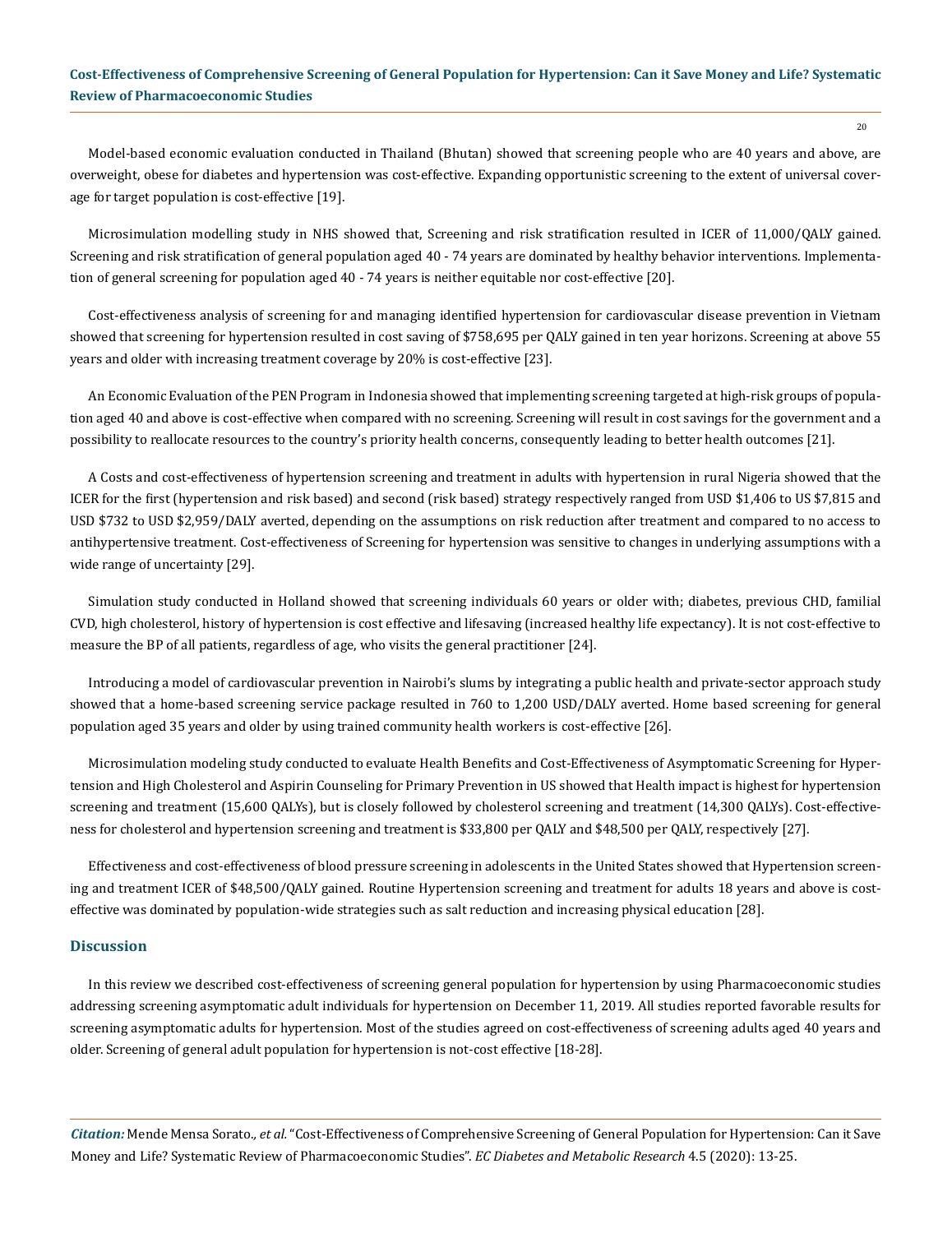Five out of 11 articles determined the cost-effectiveness from payer perspective, 3 studies from societal perspective and three from provider perspective. Only three studies are conducted in developing countries Vietnam [23], Nigeria [25] and Kenya [26].

One study conducted in UK showed that showed that Periodic screening of asymptomatic individuals aged 40 - 69 years at CVD risk equivalent of 10% costed £11, 797/QALY gained [18]. Periodic screening for low risk population or adults aged below 40 years with no history cardiovascular disease or diabetes is not-effective. This is because people 40 years and above by default enter into risk category CVD risk equivalent of more than 10% [4]. However, another study showed that screening and risk stratification of general population aged 40 - 74 years is neither equitable nor cost-effective [20]. This could be explained by separate screening and stratification of patients without providing counseling services on health-related behavior and life style. As NHS system involves Universal financing system and internal privatization, service providers usually take a great deal of their time in stratification and categorizing them to different diagnostic related groups to make profit [30].

An economic evaluation conducted in Thailand showed that screening people who are 40 years or older with overweight, obesity for diabetes and hypertension is cost-effective. Expanding opportunistic screening to universal screening for target population is costeffective [19]. This is in line with world heart health recommendation [12]. However, this screening in developing countries is challenged by limited access to health care, in adequate health task force, poor financial protection and low health literacy of the population [2]. Integrating multiple interventions together, shifting screening task to low level trained professionals and using local opportunities for addressing the target population are important possibilities for decreasing the burden of hypertension and associated morbidity and mortality [6,7,31-33].

An Economic Evaluation of the PEN Program in Indonesia showed that targeted screening of high-risk groups of population aged 40 and above is cost-effective. Screening will result in cost savings for the government and a possibility to reallocate resources to the country's priority health concerns, consequently leading to better health outcomes [21]. This study directly addresses our basic question screening at developing countries with limited health budget and screening adults above 40 years of age can be done without casing significant change in health budget with good return in investment.

Modeling study conducted in Australia showed that screening and intensive treatment of hypertension resulted in ICER of \$491/QALY gained. Primary care screening for hypertension, diabetes and protein urea between ages 50 and 69 years followed by ACEI therapy is cost-effective [22]. Cost-effectiveness analysis of screening for and managing identified hypertension for cardiovascular disease prevention in Vietnam showed cost-effectiveness of screening at age 55 years and above with or without increasing treatment coverage by 20% [23]. These may not be such important in developing countries in which life expectancy is rarely greater than 60 years.

A modeling study conducted in Nigeria showed that Screening and treatment for hypertension was potentially cost-effective with a wide range of uncertainty [29]. This is in line with other studies that screening for adults below age 40 years was not cost-effective. Another study conducted in Holland showed that, screening individuals above 60 years with; diabetes, previous CHD, familial CVD was cost-effective. It is not cost-effective to measure the BP of all patients, regardless of age, who visits the general practitioner [24]. This is in line with other studies that screening for adults below age 40 years is not cost-effective.

Study conducted in Kenya showed that home based screening for general population aged 35 years and older by using trained community health workers is cost-effective [26]. This because the program integrated community awareness creation with screening service.

Study conducted to evaluate health benefits and cost-effectiveness of asymptomatic screening for hypertension and high cholesterol in US showed that health impact is highest for hypertension screening and treatment (15,600 QALYs), but is closely followed by cholesterol screening and treatment (14,300 QALYs) [27]. Another study in the United States showed that screening adolescents for hypertension and treatment resulted in \$48,500/QALY gained. Routine hypertension screening and treatment for adults 18 years and above is cost-effective was dominated by population-wide strategies such as salt reduction and increasing physical activity [28].

*Citation:* Mende Mensa Sorato.*, et al.* "Cost-Effectiveness of Comprehensive Screening of General Population for Hypertension: Can it Save Money and Life? Systematic Review of Pharmacoeconomic Studies". *EC Diabetes and Metabolic Research* 4.5 (2020): 13-25.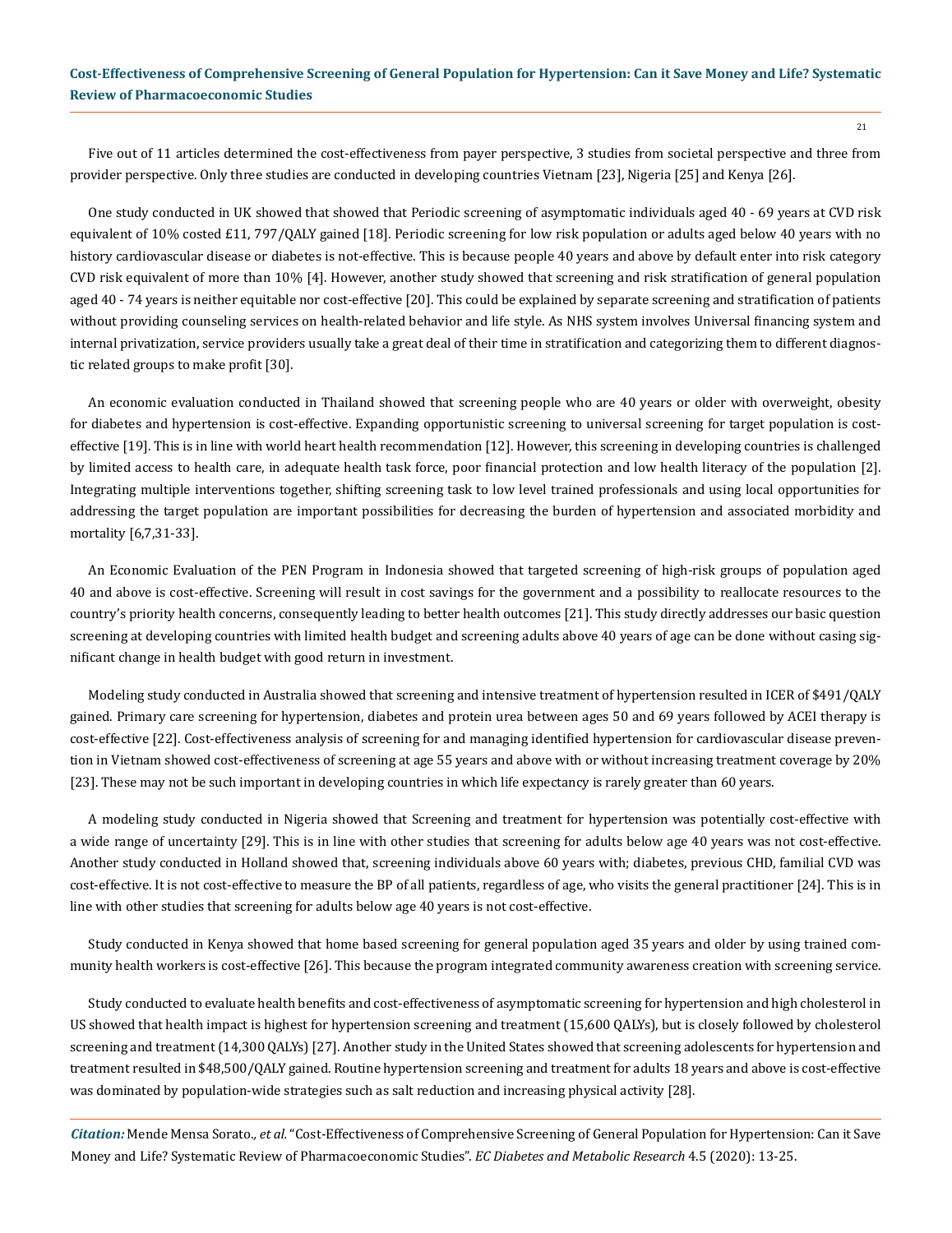22

There is no enough evidence to recommend screening asymptomatic adults with no risk factors for hypertension. All studies form developed and developing countries revealed that screening adults aged 40 years with one or more risk factor is cost-effective [18-28]. This is in line with WHO PEN package interventions for primary health care in developing countries [34]. The recent Cochrane review on general health check also showed that Health checks have little or probably no effect on cardiovascular mortality, non‐fatal ischemic heart disease and fatal and non‐fatal stroke [35]. World health organization [12,34] recommends opportunistic screening for patients attending health facility for any reason for hypertension.

Universal Access to health care in developing countries is yet not ensured and health facility-based screening hypertension will not bear expected fruit in controlling the alarmingly rising disease and associated cardiovascular morbidity and mortality. This supported by rising prevalence of the disease and shift of the burden from developed to developing countries [36]. Out of an estimated 1.13 billion people worldwide living with hypertension, two-thirds are living in low and middle income countries and 80% of CVD related premature deaths are in also in low and middle-income countries [26,31,32,36,37].

It is important for developing countries to devise ways to increase opportunistic screening for adults aged 40 years and older to extent that all of these populations screened for hypertension periodically. It is also important to consider the associated change in demand for drugs and laboratory facilities to determine the extent screening to ensure the availability of recommended treatment for patients. We have handful of evidence that early initiation of non-pharmacologic and pharmacologic therapy of hypertension is cost-effective. Early initiation requires early detection of the disease. Incorporating adult screening programs with community awareness programs or providing set of integrated programs can improve hypertension management and control [12,31].

## **Limitations of the Study**

The findings of this review should be considered in light of its limitations. The quality of pharmacoeconomic studies included was low. We included only articles published in English language. Articles published in other languages could have significant contribution in evidence synthesis.

## **Conclusion**

There is no sufficient evidence to suggest general screening of adult populations for hypertension. Our review further strengthened the available evidence on opportunistic screening of adults aged 40 years and above with or without history of cardiovascular disease and diabetes for hypertension at least annually. Extending opportunistic screening of target population (i.e. population 40 years and above) to ensure universal screening, will yield good return on investment without casing significant change on health care budget for both developed and developing countries. Integrating screening services with other community services like education and counseling on salt reduction and physical activity will further improve cost-effectiveness of the program for developing countries. In addition to this developing countries should design strategies to increase access and availability essential medicines to address increased demand secondary to opportunistic screening. More strong economic evaluations from different perspectives are needed to recommend screening asymptomatic adults for hypertension.

# **Ethics Approval and Consent to Participate**

Not applicable.

# **Consent for Publication**

Not applicable.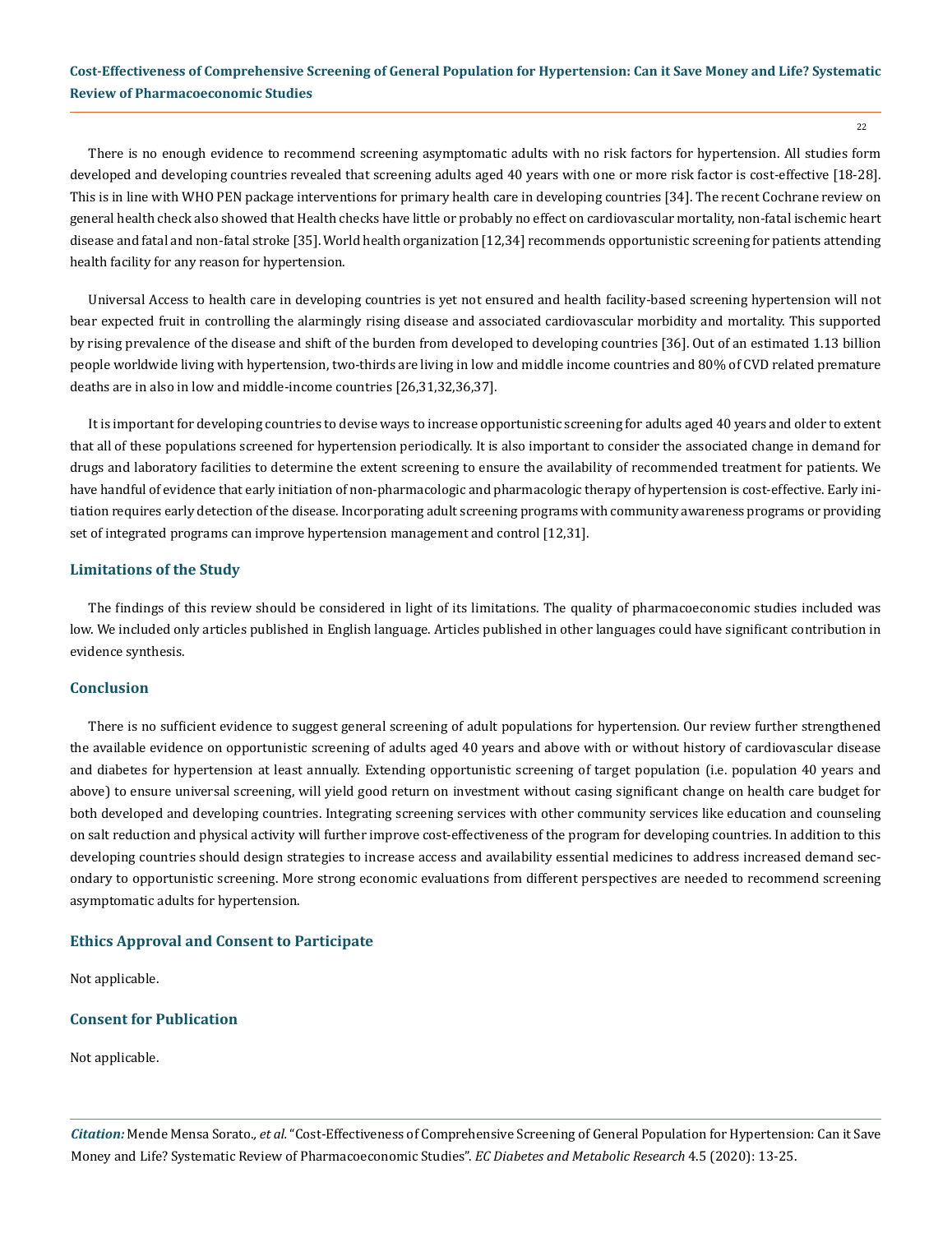## **Availability of Data and Materials**

Not Applicable. This is systematic review and we have used only published articles.

#### **Competing Interests**

The authors declare that they have no competing interests.

#### **Funding**

There is no funding source for the study.

#### **Authors' Contributions**

All Authors read and approved the manuscript. MD has conceived the review project, framed the format design; MM has conducted the review and developed the manuscript for publication; SN participated in literature review and format design, participated in literature review and polished the language of the manuscript.

#### **Acknowledgements**

We would like to thank all Tehran University medical sciences, department of pharmacoeconomics and Pharmaceutical Administration staffs for their technical and material support during our review including access to Internet.

#### **Bibliography**

- 1. Bhatt H., *et al*[. "BP Targets in Hypertension: What Should We Do Now That SPRINT Is Out?"](https://www.ncbi.nlm.nih.gov/pubmed/27566331) *Current Cardiology Reports* 18.10 (2016): [98.](https://www.ncbi.nlm.nih.gov/pubmed/27566331)
- 2. Brand M., *et al*[. "Chronic diseases are not being managed effectively in either high-risk or low-risk populations in South Africa".](https://www.ncbi.nlm.nih.gov/pubmed/24300634) *South [African Medical Journal](https://www.ncbi.nlm.nih.gov/pubmed/24300634)* 103.12 (2013): 938-941.
- 3. [Mohan V and Seedat Y. "The Rising Burden of Diabetes and Hypertension in Southeast Asian and African Regions: Need for Effective](https://www.hindawi.com/journals/ijhy/2013/409083/)  [Strategies for Prevention and Control in Primary Health Care Settings".](https://www.hindawi.com/journals/ijhy/2013/409083/) *International Journal of Hypertension* (2013).
- 4. Whelton PK CR., *et al*[. "ACC/AHA/AAPA/ABC/ACPM/AGS/APhA/ASH/ASPC/NMA/PCNA guideline for the prevention, detection,](https://www.ncbi.nlm.nih.gov/pubmed/29133354)  [evaluation, and management of high blood pressure in adults: a report of the American College of Cardiology/American Heart As](https://www.ncbi.nlm.nih.gov/pubmed/29133354)[sociation Task Force on Clinical Practice Guidelines".](https://www.ncbi.nlm.nih.gov/pubmed/29133354) *Hypertension* 71 (2017): e13-e115.
- 5. Geldsetzer P., *et al*[. "The state of hypertension care in 44 low-income and middle-income countries: a cross-sectional study of nation](https://www.ncbi.nlm.nih.gov/pubmed/31327566)[ally representative individual-level data from 1·1 million adults".](https://www.ncbi.nlm.nih.gov/pubmed/31327566) *The Lancet* 394.10199 (2019): 652-662.
- 6. Proia KK., *et al*[. "Team-Based Care and Improved Blood Pressure Control: A Community Guide Systematic Review".](https://www.ncbi.nlm.nih.gov/pubmed/24933494) *American Journal [of Preventive Medicine](https://www.ncbi.nlm.nih.gov/pubmed/24933494)* 47.1 (2014): 86-99.
- 7. Shlay JC., *et al*[. "Peer Reviewed: Reducing Cardiovascular Disease Risk Using Patient Navigators, Denver, Colorado, 2007-2009".](https://www.ncbi.nlm.nih.gov/pmc/articles/PMC3221582/) *Pre[venting Chronic Disease](https://www.ncbi.nlm.nih.gov/pmc/articles/PMC3221582/)* 8.6 (2011).
- 8. Durao S., *et al*[. "Evidence insufficient to confirm the value of population screening for diabetes and hypertension in low- and-middle](https://www.ncbi.nlm.nih.gov/pubmed/26242524)income settings". *[South African Medical Journal](https://www.ncbi.nlm.nih.gov/pubmed/26242524)* 105.2 (2015): 98-102.

*Citation:* Mende Mensa Sorato.*, et al.* "Cost-Effectiveness of Comprehensive Screening of General Population for Hypertension: Can it Save Money and Life? Systematic Review of Pharmacoeconomic Studies". *EC Diabetes and Metabolic Research* 4.5 (2020): 13-25.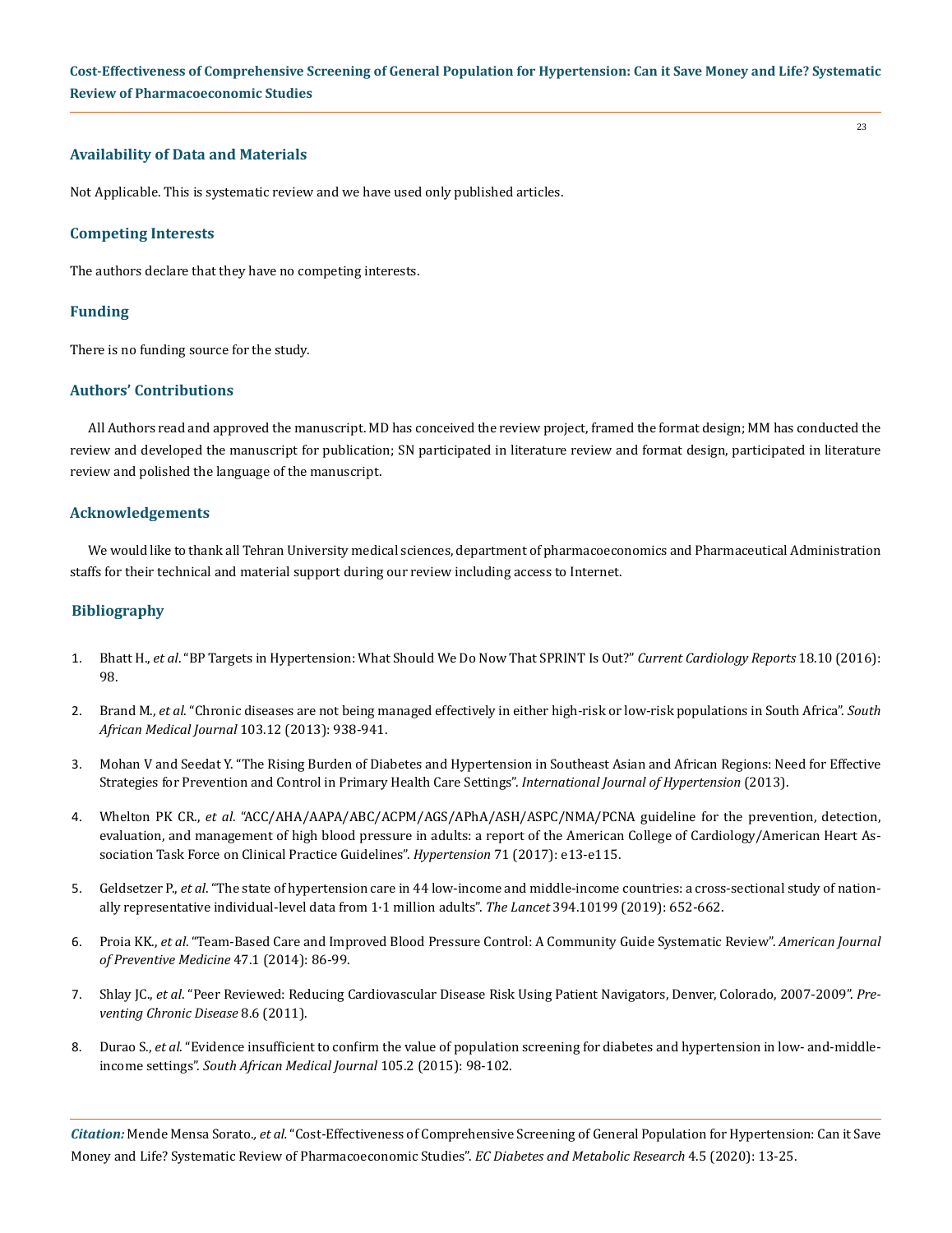24

- 9. Margaret A Piper., *et al*. "Screening for High Blood Pressure in Adults: A Systematic Evidence Review for the U.S. Preventive Services Task Force: Evidence Synthesis". In: AHRQ Publication No. 13-05194-EF-1. Rockville MAfHRaQ, editor. US: AHRQ Publication (2014): 1-305.
- 10. [Davidson PM and Reid C. "Population screening an important step in identifying and increasing awareness of cardiovascular disease](https://www.ncbi.nlm.nih.gov/pubmed/22289184)  in developing countries". *[Heart Lung and Circulation](https://www.ncbi.nlm.nih.gov/pubmed/22289184)* 21.2 (2012): 61-62.
- 11. Correia JC., *et al*[. "Interventions targeting hypertension and diabetes mellitus at community and primary healthcare level in low- and](https://bmcpublichealth.biomedcentral.com/articles/10.1186/s12889-019-7842-6)  [middle-income countries: a scoping review".](https://bmcpublichealth.biomedcentral.com/articles/10.1186/s12889-019-7842-6) *BMC Public Health* 19.1 (2019): 1542.
- 12. Adler AJ., *et al*[. "Reducing cardiovascular mortality through prevention and management of raised blood pressure".](https://www.ncbi.nlm.nih.gov/pubmed/26213298) *Glob Heart* 10.2 [\(2015\): 111-122.](https://www.ncbi.nlm.nih.gov/pubmed/26213298)
- 13. Moher D., *et al*[. "Preferred reporting items for systematic review and meta-analysis protocols \(PRISMA-P\) 2015 statement".](https://systematicreviewsjournal.biomedcentral.com/articles/10.1186/2046-4053-4-1) *System[atic Reviews](https://systematicreviewsjournal.biomedcentral.com/articles/10.1186/2046-4053-4-1)* 4 (2015): 1.
- 14. Rascati K. "Essentials of pharmacoeconomics". Lippincott Williams and Wilkins (2013).
- 15. Evers S., *et al*[. "Criteria list for assessment of methodological quality of economic evaluations: Consensus on Health Economic Crite](https://www.ncbi.nlm.nih.gov/pubmed/15921065)ria". *[International Journal of Technology Assessment in Health Care](https://www.ncbi.nlm.nih.gov/pubmed/15921065)* 21.2 (2005): 240-245.
- 16. Jefferson T., *et al*[. "Quality of systematic reviews of economic evaluations in health care".](https://www.ncbi.nlm.nih.gov/pubmed/12038919) *The Journal of the American Medical Association* [287.21 \(2002\): 2809-2812.](https://www.ncbi.nlm.nih.gov/pubmed/12038919)
- 17. Downes MJ., *et al*[. "Development of a critical appraisal tool to assess the quality of cross-sectional studies \(AXIS\)".](https://bmjopen.bmj.com/content/6/12/e011458) *BMJ Open* 6.12 [\(2016\): e011458.](https://bmjopen.bmj.com/content/6/12/e011458)
- 18. Ferket BS., *et al*[. "Cost-effectiveness of the polypill versus risk assessment for prevention of cardiovascular disease".](https://heart.bmj.com/content/103/7/483) *Heart (British Cardiac Society)* [103.7 \(2017\): 483-491.](https://heart.bmj.com/content/103/7/483)
- 19. Dukpa W., *et al*[. "Is diabetes and hypertension screening worthwhile in resource-limited settings? An economic evaluation based on](https://www.ncbi.nlm.nih.gov/pubmed/25296642)  [a pilot of a Package of Essential Non-communicable disease interventions in Bhutan".](https://www.ncbi.nlm.nih.gov/pubmed/25296642) *Health Policy and Planning* 30.8 (2015):1032- [1043.](https://www.ncbi.nlm.nih.gov/pubmed/25296642)
- 20. Kypridemos C., *et al*[. "Future cost-effectiveness and equity of the NHS Health Check cardiovascular disease prevention programme:](https://www.ncbi.nlm.nih.gov/pubmed/29813056)  [Microsimulation modelling using data from Liverpool, UK".](https://www.ncbi.nlm.nih.gov/pubmed/29813056) *PLoS Medicine* 15.5 (2018): e1002573.
- 21. Rattanavipapong W., *et al*[. "One Step Back, Two Steps Forward: An Economic Evaluation of the PEN Program in Indonesia".](https://www.tandfonline.com/doi/full/10.1080/23288604.2015.1124168) *Health [Systems and Reform](https://www.tandfonline.com/doi/full/10.1080/23288604.2015.1124168)* 2.1 (2016): 84-98.
- 22. Howard K., *et al*[. "Cost-effectiveness of screening and optimal management for diabetes, hypertension, and chronic kidney disease:](https://www.ncbi.nlm.nih.gov/pubmed/19878493)  a modeled analysis". *[Value in health : the journal of the International Society for Pharmacoeconomics and Outcomes Research](https://www.ncbi.nlm.nih.gov/pubmed/19878493)* 13.2 [\(2010\): 196-208.](https://www.ncbi.nlm.nih.gov/pubmed/19878493)
- 23. Nguyen TPL., *et al*[. "Cost-Effectiveness Analysis of Screening for and Managing Identified Hypertension for Cardiovascular Disease](https://www.ncbi.nlm.nih.gov/pubmed/27192051)  [Prevention in Vietnam".](https://www.ncbi.nlm.nih.gov/pubmed/27192051) *PloS One* 11.5 (2016).
- 24. Van Buuren S., *et al*. "Toward targeted hypertension screening guidelines". *[Medical decision making : an international journal of the](https://www.ncbi.nlm.nih.gov/pubmed/16525168)  [Society for Medical Decision Making](https://www.ncbi.nlm.nih.gov/pubmed/16525168)* 26.2 (2006):145-153.
- 25. Rosendaal NTA., *et al*[. "Costs and cost-effectiveness of hypertension screening and treatment in adults with hypertension in rural](https://www.ncbi.nlm.nih.gov/pmc/articles/PMC4922631/)  [Nigeria in the context of a health insurance program".](https://www.ncbi.nlm.nih.gov/pmc/articles/PMC4922631/) *PloS One* 11.6 (2016).